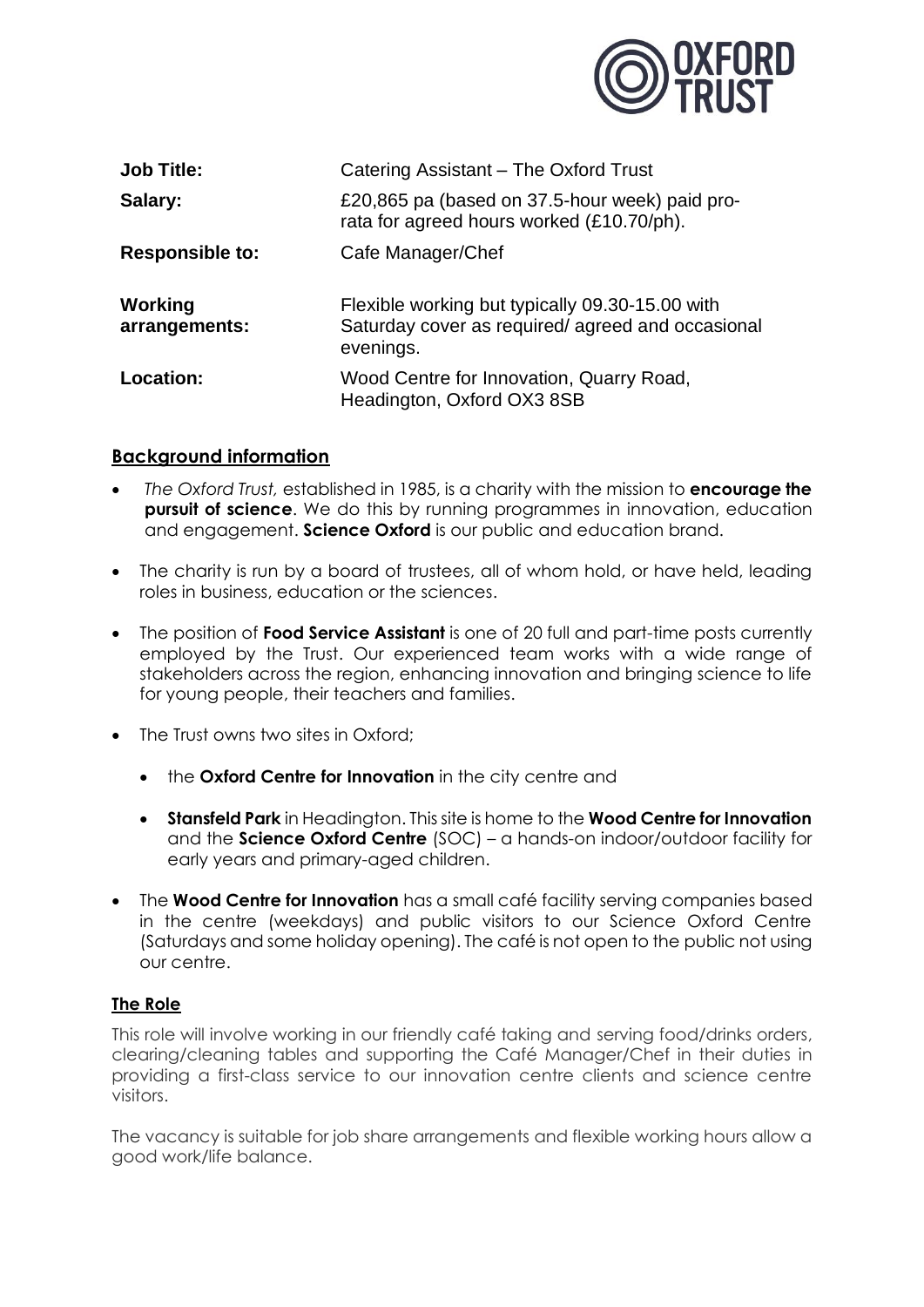

# **Detailed Job Description**

The Café is an important part of the Oxford Trust's client facing hospitality facilities providing a pleasant place for employees from all the companies on the site to eat, relax and mix. In addition, the café provides hospitality service for on-site business meetings/events and, on Saturdays, is open to visitors to the adjacent Science Oxford Centre with a more limited offering. During some school holidays both public and innovation centre clients are catered for.

#### **Catering Assistant - Main Duties and Responsibilities**

- Arrive at work and report to the supervisor on duty in good time, dressed suitably in the uniform provided.
- Be courteous to all customers and fellow workers at all times
- Take orders and process payments for food/beverage
- Clear and clean tables, regularly clear return crockery areas, stacking and emptying the dishwasher.
- Serve food and beverages as required including hospitality spaces
- Restock food and beverages before & between food service sessions
- Ensure all equipment is cleaned and put away, and the area left clean at the end of each shift, reporting any faults to the manager.
- Dispose of all rubbish into the correct refuse bin
- Attend any training courses if requested to do so
- Carry out all reasonable tasks as requested by the supervisor on duty

The above list is not an exhaustive list of duties, and this job description may be subject to change due to organisational need.

# *Work Experience, Skills, Knowledge and Behaviours*

#### *Essential*

- Good standard of education and fluency in written and spoken English.
- Good level of numeracy
- Exceptional customer service skills.
- Flexible in approach to work and willing to work flexibly as demand requires including some Saturday's and evenings.
- High standard of care and attention to detail

#### *Desirable*

- Level 2 in food safety in catering
- Experience in food allergen and special requirements